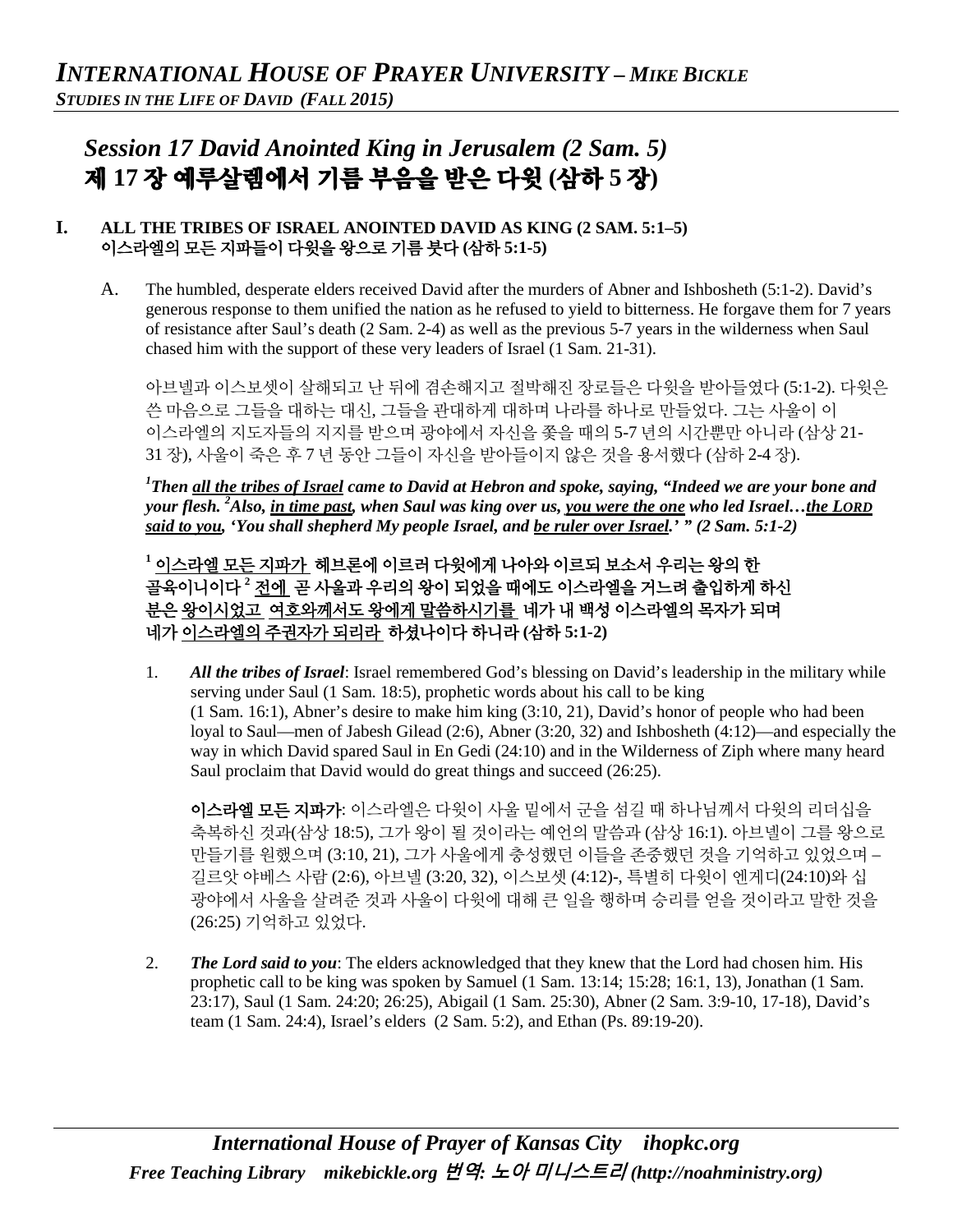여호와께서도 왕에게 말씀하시기를: 이 장로들은 주님이 그를 택하셨다는 것을 알고 있었음을 인정했다. 왕으로서의 그의 예언적인 부르심은 사무엘을 통해 (삼상 13:14; 15:28; 16:1, 13), 요나단 (삼상 23:17), 사울 (삼상 24:20; 26:25), 아비가일 (삼상 25:30), 아브넬 (삼하 3:9-10, 17-18), 다윗의 사람들 (삼상 24:4), 이스라엘의 장로들 (삼하 5:2), 그리고 에단을 통해 (시 89:19-20) 예언되었고 언급되었다.

3. *Shepherd and ruler*: They saw David as the man who could unify the nation and heal the wounds between the north and south. Shepherds lead by caring and serving.

목자와 주권자: 그들은 다윗이 나라를 연합시키며, 남쪽과 북쪽 사이의 상처를 치유할 수 있는 사람으로 보고 있었다. 목자들은 돌보고 섬기는 것을 통해 사람들을 인도한다.

4. *We are your flesh and bones*: They appealed to David as part of their family even after they had resisted him for over seven years after Saul's death. In this appeal they were asking for his forgiveness and seeking to make peace with him saying, "We all came from Abraham."

우리는 왕의 한 골육이니이다: 그들은 사울이 죽은 이후에도 7 년이 넘게 다윗을 받아들이지 않았음에도 자신들이 왕과 한 가족임을 호소했다. 여기서 그들은 그가 용서해주기를 구하고 있으며, "우리는 모두 아브라함의 자손입니다"라고 말하며 그와 화평하기를 구하고 있다.

5. *In time past*: They remembered that the Lord anointed David in battle against the Philistines. There is a time when the Lord causes the value of one's past service to come to light.

전에: 그들은 다윗이 블레셋과 싸울 때 주님이 그에게 기름 부으셨음을 기억하고 있었다. 주님이 어떤 사람이 과거에 섬겼었던 것의 귀중함을 알려지도록 하실 때가 있다.

B. The elders traveled to Hebron to ask David to be their king (5:3). David didn't *seek* to be king but *waited* on the elders to ask him. He did not use his superior military power to impose his authority on the tribes of the north. 1 Chronicles 11-12 provides much more information about 2 Samuel 5.

이 장로들은 다윗이 그들의 왕이 되어줄 것을 요청하기 위해 헤브론으로 갔다 (5:3). 다윗은 왕이 되려고 노력하지 않았으며, 장로들이 그에게 요청하는 것을 기다렸다. 그는 자신의 우월한 군사력을 사용해서 북쪽에 있는 지파들에게 자신의 권세를 주장하지 않았다. 대상 1-12 장을 보면 삼하 5 장에 대한 더 자세한 설명들이 있다.

*3 Therefore all the elders of Israel came to the king at Hebron, and King David made a covenant with them at Hebron before the LORD. And they anointed David king over Israel. (2 Sam. 5:3)*

**<sup>3</sup>** 이에 이스라엘 모든 장로가 헤브론에 이르러 왕에게 나아오매 다윗 왕이 헤브론에서 여호와 앞에 그들과 언약을 맺으매 그들이 다윗에게 기름을 부어 이스라엘 왕으로 삼으니라 **(**삼하 **5:3)**

C. David was king for forty years (5:4-5). He ruled 7 years in Hebron and 33 years in Jerusalem.

다윗은 40 년간 왕으로 지냈다 (5:4-5). 7 년은 헤브론에서 다스렸으며, 예루살렘에서 33 년을 다스렸다.

*4 David was thirty years old when he began to reign, and he reigned forty years. 5 In Hebron he reigned over Judah seven years and six months, and in Jerusalem he reigned thirty-three years over all Israel and Judah. (2 Sam. 5:4-5)*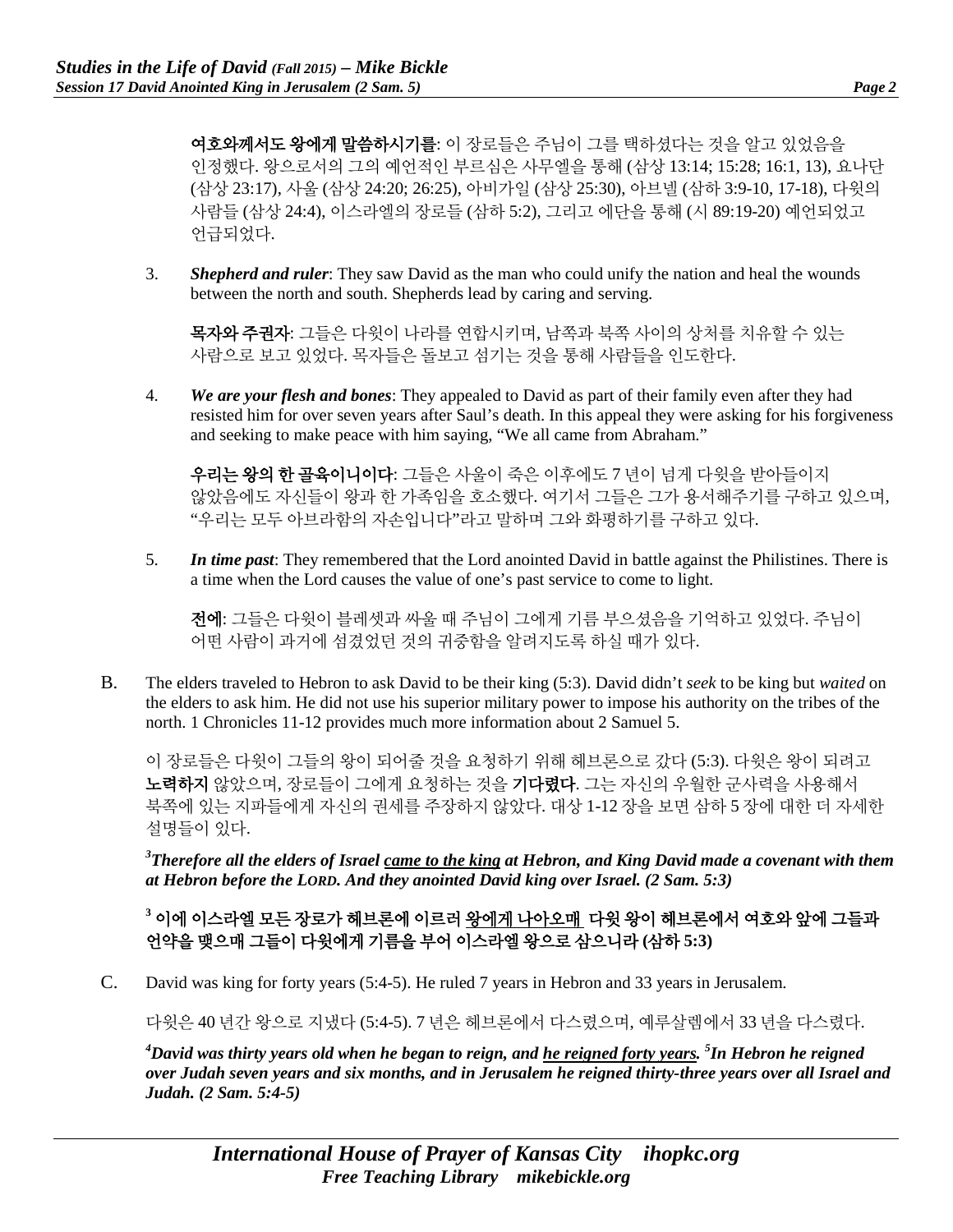## **<sup>4</sup>** 다윗이 나이가 삼십 세에 왕위에 올라 사십 년 동안 다스렸으되 **<sup>5</sup>** 헤브론에서 칠 년 육 개월 동안 유다를 다스렸고 예루살렘에서 삼십삼 년 동안 온 이스라엘과 유다를 다스렸더라 **(**삼하 **5:4-5)**

#### **II. DAVID CONQUERED JERUSALEM (2 SAM. 5:6–8)** 다윗이 예루살렘을 정복하다 **(**삼하 **5:6-8)**

A. David's first recorded act as king over Israel was to establish a capital city in Jerusalem (5:6-8). David and his men marched to Jerusalem to fight the Jebusites and drive them from the city. He captured Jerusalem which was one of the few cities in Israel that was still occupied by the enemy.

다윗이 이스라엘의 왕으로서 한 일 중 첫 번째로 기록된 것은 예루살렘에 수도를 세우는 것이었다 (5:6-8). 다윗과 그의 부하들은 예루살렘을 행진해서 여부스 사람들을 싸워서 이 도시로부터 몰아내기 위해 갔다. 그는 예루살렘을 빼앗았으며, 이는 이스라엘에서 여전히 적이 차지하고 있던 몇 개 안 되는 도시 중 하나였다.

*6 And the king and his men went to Jerusalem against the Jebusites…who spoke to David, saying, "You shall not come in here; but the blind and the lame will repel you," thinking, "David cannot come in here." 7 Nevertheless David took the stronghold of Zion (that is, the City of David) (2 Sam. 5:6-7)*

## **<sup>6</sup>** 왕과 그의 부하들이 예루살렘으로 가서 그 땅 주민 여부스 사람을 치려 하매 그 사람들이 다윗에게 이르되 네가 결코 이리로 들어오지 못하리라 맹인과 다리 저는 자라도 너를 물리치리라 하니 그들 생각에는 다윗이 이리로 들어오지 못하리라 함이나 **<sup>7</sup>** 다윗이 시온 산성을 빼앗았으니 이는 다윗 성이더라 **(**삼하 **5:6-7)**

B. *Jerusalem*: Jerusalem, the main city in salvation history, now entered David's personal story. David made Jerusalem the capital for all Israel, as he needed a neutral city to be the capital of the newly united nation. Hebron was in the territory of Judah—it would have sent a wrong message to Israelite tribes in the north to make it the capital city of unified Israel. Jerusalem was on the border between the north and the south, and it did not have a negative history associated with Israel or Judah. Bordering Judah, Jerusalem was actually in the territory of Saul's tribe of Benjamin (Josh. 18:28)

예루살렘: 구원 역사에서 중요한 역할을 차지하는 예루살렘은 이제 다윗의 스토리 안으로 들어온다. 다윗에게는 새롭게 연합된 나라의 중립적인 수도가 필요했으며, 예루살렘을 온 이스라엘의 수도로 삼았다. 헤브론은 유다 지파의 영토에 있었으며, 이곳을 연합된 이스라엘의 수도로 삼게 되면 북쪽에 있는 이스라엘의 지파들에게 오해가 되는 메시지를 전달할 수도 있었다. 예루살렘은 남쪽과 북쪽의 경계선에 위치하고 있었으며, 이스라엘과 유다와 연관된 과거의 부정적인 역사가 없었다. 유다의 경계선에 위치하고 있던 예루살렘은 실제로는 사울의 베냐민 지파의 영토 안에 있었다 (수 18:28).

1. The Jebusites were Canaanites who still had a stronghold in Jerusalem almost 500 years after Joshua entered the Promise Land. Jerusalem continued to be occupied by these native people. The children of Judah took Jerusalem, but the Benjaminites had allowed the Jebusites to live among them; it grew fast and became a strong Jebusites city (Josh. 15:63; Judges 1:21).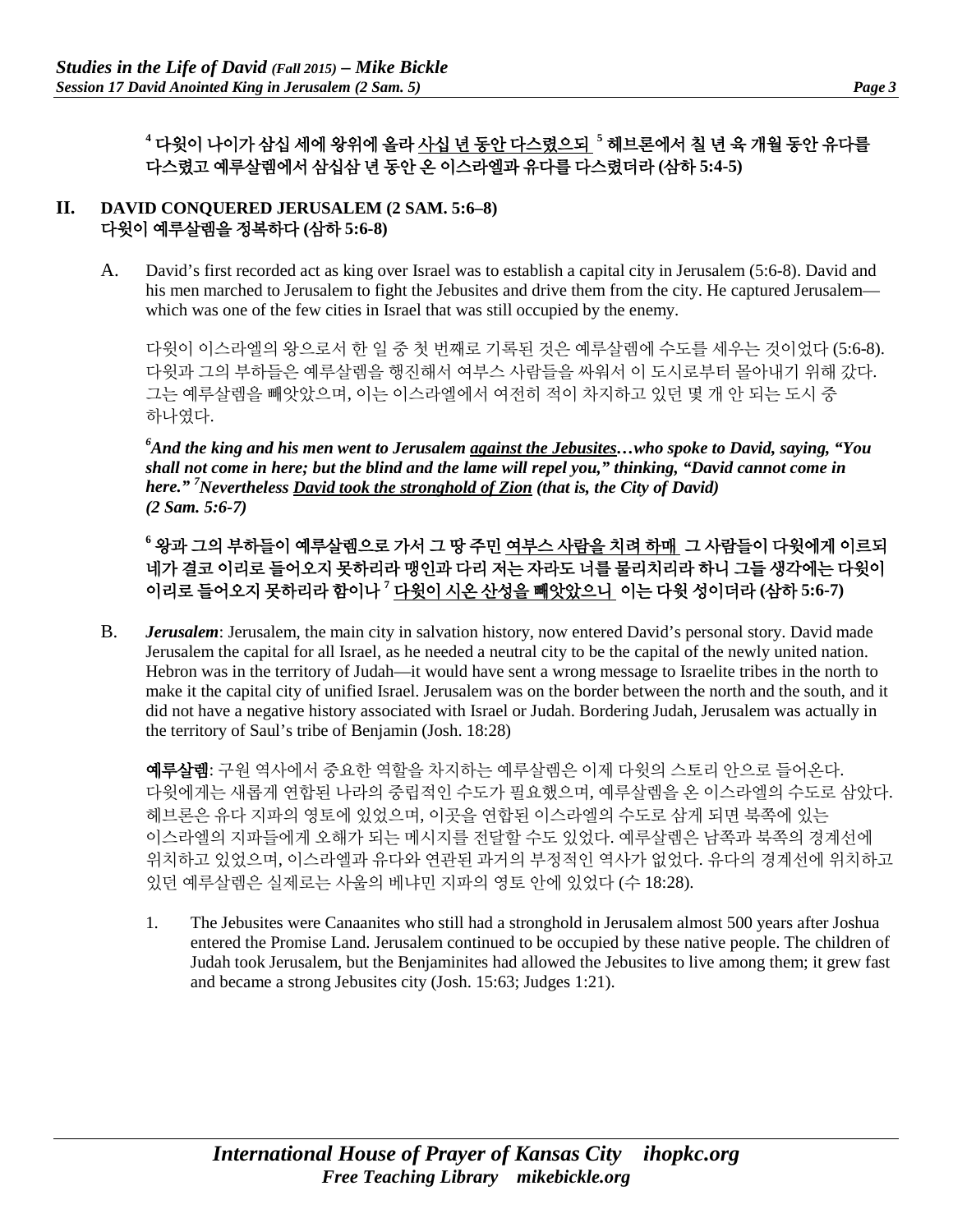여부스 사람들은 가나안 족속이었으며, 여호수아가 약속의 땅으로 들어온 지 500 년이 다 되도록 예루살렘에서 요새를 유지하고 있었다. 이 원주민들은 예루살렘을 계속해서 점령하고 있었다. 유다의 자손들이 예루살렘을 점령했었지만, 베냐민 지파는 여부스 족을 쫓아내지 못하고 자신들 가운데 살 수 있도록 두었다. 그리고 이들은 이내 빠르게 성장해서 강력한 여부스 족의 도시를 형성했다 (수 15:63; 삿 1:21).

2. The Lord spoke to Moses about a city where He chose to put His name (Deut. 12:5). Solomon built the temple in Jerusalem; Jesus called Jerusalem the city of the great king (Mt. 5:35).

주님은 모세에게 그분의 이름을 두기로 정하신 도시에 대해 말씀하셨다 (신 12:5). 솔로몬은 예루살렘에 성전을 지었으며, 예수님께서는 예루살렘을 큰 임금(왕)의 성으로 부르셨다 (마 5:35).

*5 But you shall seek the place where the LORD your God chooses, out of all your tribes, to put His name for His dwelling place; and there you shall go. (Deut. 12:5)*

**<sup>5</sup>** 오직 너희의 하나님 여호와께서 자기의 이름을 두시려고 너희 모든 지파 중에서 택하신 곳인 그 계실 곳 으로 찾아 나아가서 **(**신 **12:5)**

*5 "Since…I brought My people out of the land of Egypt, I have chosen no city…in which to build a house [the temple], that My name might be there… 6 I have chosen Jerusalem, that My name may be there, and I have chosen David to be over My people..." (2 Chr. 6:5-6)*

**<sup>5</sup>** 내가 내 백성을 애굽 땅에서 인도하여 낸 날부터 내 이름을 둘만한 집 [성전]을 건축하기 위하여 **… <sup>6</sup>** 예루살렘을 택하여 내 이름을 거기 두고 또 다윗을 택하여 내 백성 이스라엘을 다스리게 하였노라 하신지라 **(**대하 **6:5-6)**

C. *The blind and the lame will repel you*: They boasted that Jerusalem was so well defended that if the blind and lame were posted on the wall instead of their seasoned warriors, they could defend it. They used this language of contempt to taunt David. Jerusalem was a very difficult city to capture because there were deep valleys on three sides of it. The Jebusite archers could easily hit soldiers attacking them. In the ancient world some dropped stones or poured boiling water from high walls.

맹인과 다리 저는 자라도 너를 물리치리라: 그들은 예루살렘의 방비가 너무 좋기 때문에 성벽에 자신의 경험 많은 전사들 대신에 맹인과 다리 저는 자를 세우더라도 막아낼 수 있다고 자부했다. 그들은 경멸하는 언어로 다윗을 조롱했다. 예루살렘은 삼면이 깊은 계곡으로 둘러싸여 있어서 정복해내기에 매우 어려운 도성이었다. 여부스 족의 궁수들은 자신들을 공격하는 이들을 쉽게 쏠 수 있었다. 고대에는 높은 성벽에서 돌을 굴리거나 끓는 물을 붓기도 했다.

D. *David took the stronghold of Zion*: A stronghold was a military fortress protected by strong walls. Zion was an eleven-acre property on the top of a hill surrounded by steep valleys on three sides. Therefore the fortress of Zion seemed inaccessible to the attack of an invading army.

다윗이 시온 산성[한글 KJV: 요새]을 빼앗았으니: 여기서 산성, 견고한 진이란 강력한 성벽으로 둘러싸인 군사 요새를 말한다. 시온은 언덕 위에 위치한 11 에이커 (약 13,500 평)정도의 영토로써, 삼면이 깊은 계곡으로 둘러싸여 있었다. 따라서 이 시온의 요새는 침략하는 적들이 접근하기 어려운 곳이었다.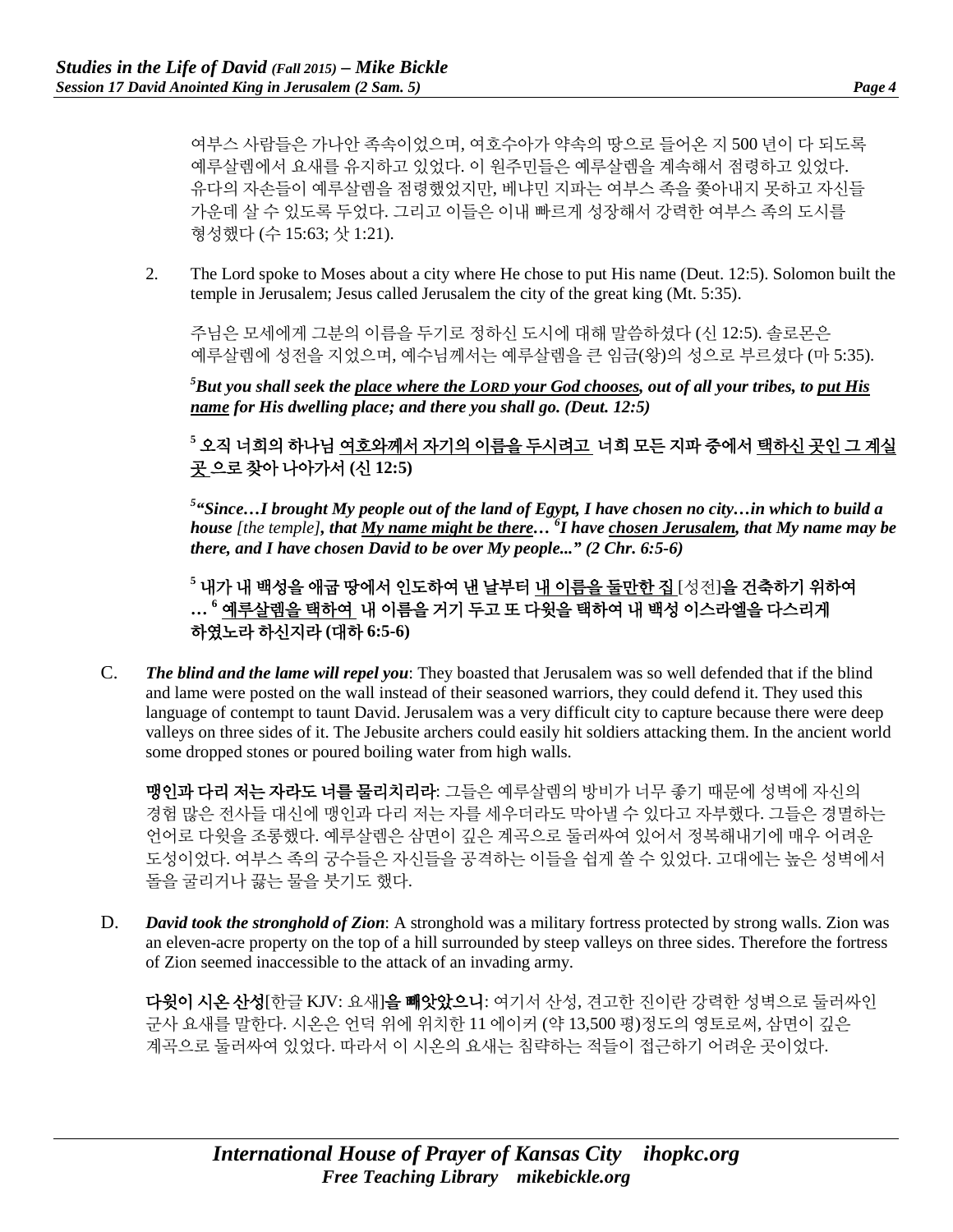E. There were two hills on Zion. One hill was called Mount Moriah (where the temple was built) and one called Zion (where David's palace was built). Strictly speaking, Zion is the hill, and Jerusalem is the city around it. Zion spoke of the walled portion of the Jebusite hilltop settlement serving as David's personal residence within Jerusalem. *Zion* and *Jerusalem* are used throughout Isaiah as synonyms (Isa. 2:3; 4:3-4; 31:4-5, 9; 33:20; 40:9; 41:27; 52:1; 64:10) much like *Israel* and *Jacob*.

시온에는 두 개의 언덕(산)이 있었다. 하나는 모리야 산이라고 불렸고 (성전이 지어진 곳), 또 다른 하나는 시온 산이라고 불렸다 (다윗의 왕궁이 지어진 곳). 엄격하게 말하면 시온은 언덕(산)이었고 예루살렘은 이 언덕을 둘러싼 도시였다. 시온은 여부스 족이 언덕 꼭대기에 자리잡은 성벽으로 둘러싼 부분을 말하여, 이는 예루살렘의 다윗의 개인적인 처소가 되기도 했다. 이사야서에서는 **시온과 예루살렘**이 동의어로 쓰였으며 (사 2:3; 4:3-4; 31:4-5, 9; 33:20; 40:9; 41:27; 52:1; 64:10), 이는 이스라엘과 야곱이 동의어처럼 쓰인 것과 같다.

F. David offered the position of "chief captain" over the entire army to anyone who climbed up the water shaft to capture the city (5:8). After examining the city's defenses, David concluded that the best strategy was to go up the water shaft. To attempt to come up by way of a steep valley would have been certain death, but no one was protecting the water supply.

다윗은 물 긷는 곳(수로)으로 올라가서 도시를 점령하는 자에게는 전체 군대의 "군대 장관"의 자리를 줄 것을 제안했다 (5:8). 다윗은 이 도시의 방어 상태를 점검한 후에 물 긷는 데, 즉 수로를 통해 올라가는 것이 가장 좋은 전략이라고 결론을 내렸다. 가파른 계곡을 통해 올라가려는 시도는 사망자가 생길 수도 있지만, 물 긷는 곳은 아무도 방어하고 있지 않았다.

*8 Now David said on that day, "Whoever climbs up by way of the water shaft and defeats the Jebusites (the lame and the blind, who are hated by David's soul), he shall be chief and captain." (2 Sam. 5:8)*

**<sup>8</sup>** 그 날에 다윗이 이르기를 누구든지 여부스 사람을 치거든 물 긷는 데 로 올라가서 다윗의 마음에 미워하는 다리 저는 사람과 맹인 을 치라 하였으므로 속담이 되어 이르기를 맹인과 다리 저는 사람은 집에 들어오지 못하리라 하더라 **(**삼하 **5:8)**

**8** 다윗이 그 날에 말하기를 **"**누구든지 수로 로 올라와 다윗의 혼이 미워하는 여부스인들과 절름발이와 소경 을 치는 자는 우두머리와 대장이 되리라**."** 하니라**.** 그러므로 사람들이 말하기를 **"**소경과 절름발이는 집으로 들어오지 못하리라**."** 하더라**. (**한글 **KJV,** 삼하 **5:8)**

G. *Water shaft*: There was a tunnel in Jerusalem that provided access during a siege to the spring Gihon just outside the city wall. Many think this tunnel was used to penetrate the fortification. In 1867, Sir Charles Warren discovered such a tunnel that has currently been proven to have been built 700 years prior to David's taking of the city; it is believed to be this water shaft.

물 긷는 데 (수로): 예루살렘은 포위당했을 때 성벽 바깥의 기혼 샘까지 갈 수 있는 터널이 있었다. 많은 사람들은 이 터널이 이 요새의 방어를 뚫는 데에 사용되었을 것이라 생각했다. 1867 년에 찰스 워렌 경은 한 터널을 발견했으며, 이 터널은 현재 다윗이 이 도시를 점령하기 700 년 이전에 지어진 것으로 확인되었다. 다윗이 말한 수로는 바로 이곳이라고 믿어지고 있다.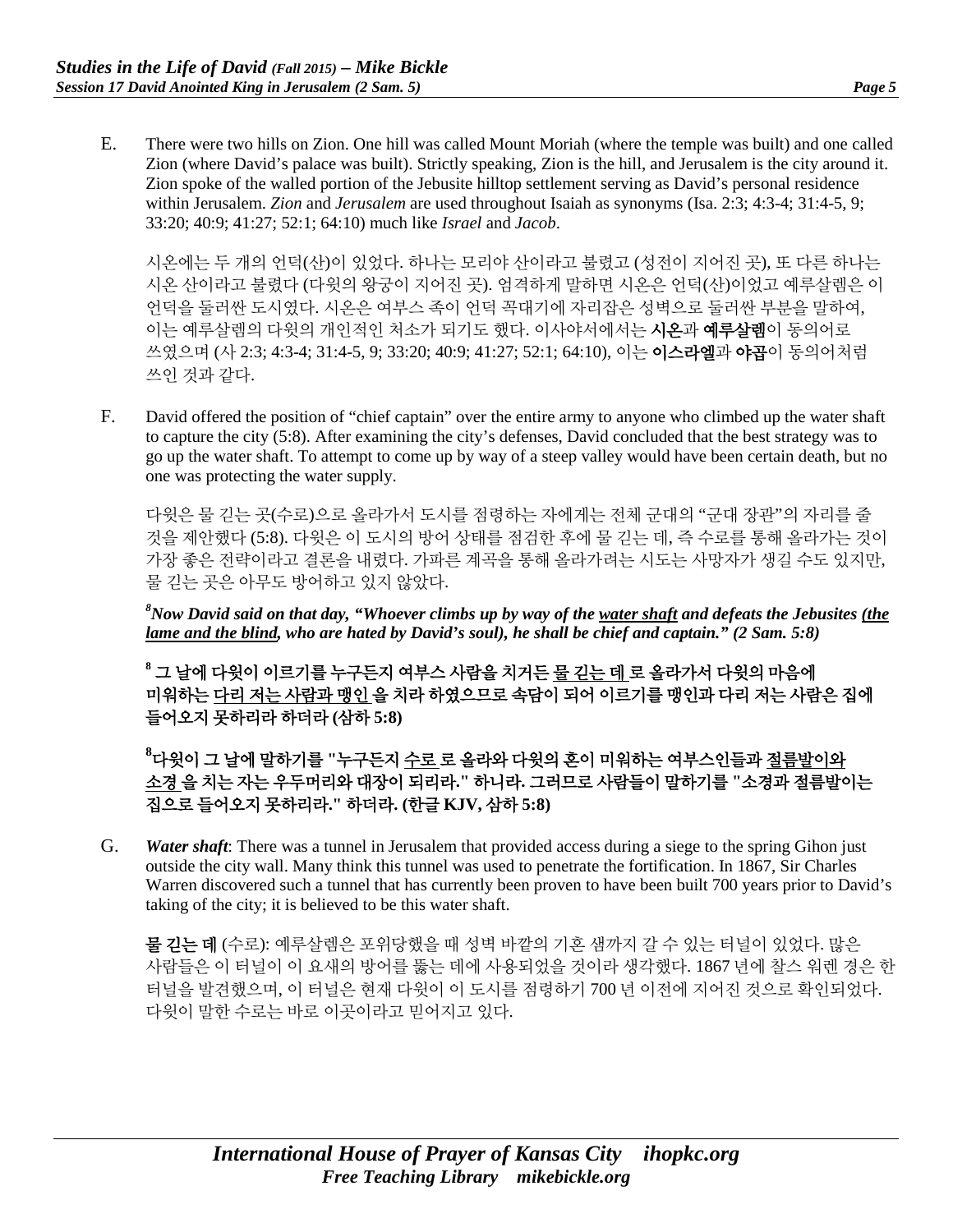H. *The lame and the blind were hated by David's soul*: David used the Jebusites' mocking statement to speak back to them with a sarcastic tone in answering their taunt that lame and the blind soldiers could easily defeat him. The statement was not a reflection of David's view of the handicapped. Both David and Jesus entered Jerusalem as king to proclaim God's authority over the city, though when Jesus the son of David entered Jerusalem, He healed the lame and blind (Mt. 21:14).

다윗의 마음에 미워하는 다리 저는 사람과 맹인: 다윗은 여부스 족이 절름발이와 소경도 쉽게 그를 물리칠 수 있다고 말하는 조롱에 대해, 오히려 그들의 언어를 사용해서 여부스 족에게 빈정대며 대답했다. 이는 몸이 불편한 사람들에 대한 다윗의 관점을 나타내는 말은 아니다. 다윗과 예수님은 모두 이 도시에 대해 하나님의 권세를 선포하기 위해 왕으로서 예루살렘에 들어갔지만, 다윗의 아들인 예수님은 절름발이와 소경을 치유하며 예루살렘에 들어가셨다 (마 21:14).

#### **III. THE LORD GREATLY BLESSED DAVID IN JERUSALEM (2 SAM. 5:9-16)** 주님이 예루살렘에서 다윗을 크게 축복하시다 **(**삼하 **5:9-16)**

A. David dwelt in the stronghold or the fortress of Zion. He renamed the conquered hill of Zion after himself (5:9). The city of David was not initially a reference to Jerusalem, but to Zion.

다윗은 시온의 요새, 산성에 살았다. 그는 이곳 시온 산을 점령한 후 자신의 이름을 따라 도시의 이름을 바꿨다 (5:9). 다윗 성은 처음에는 예루살렘이 아닌 시온을 지칭하는 이름이었다.

*9 Then David dwelt in the stronghold [fortress of Zion], and called it the City of David. And David built all around from the Millo and inward. 10So David went on and became great, and the LORD God of hosts was with him. (2 Sam. 5:9-10)*

**<sup>9</sup>** 다윗이 그 산성에 살면서 [시온 요새] 다윗 성 이라 이름하고 다윗이 밀로 에서부터 안으로 성을 둘러 쌓으니라 **<sup>10</sup>** 만군의 하나님 여호와께서 함께 계시니 다윗이 점점 강성하여 가니라 **(**삼하 **5:9-10)**

B. *Millo*: The word describes "supporting terraces" (NIV) created by landfill–bringing dirt and rock to the hilltop. This provided a larger surface on which buildings could be built (2 Kgs. 12:20, 1 Chr. 32:5). Around the Millo David built buildings used by his government.

밀로: 이 단어는 매립용으로 언덕 위까지 가져오는 흙과 바위로 만들어진 "평평한 지반"를 말한다. 이를 통해 건물을 지을 수 있는 더 넓은 면적이 생기게 된다 (왕하 12:20; 대상 32:5). 다윗은 이 밀로를 주변으로 통치에 필요한 건물들을 지었다.

C. King Hiram honored David's success by building David a house in his new city (5:11-12). Hiram was the king of Tyre, a powerful city-state in northern area of the coastal region. Hiram saw God's hand on David; therefore he wanted a friendly relationship with him. Hiram sent a delegation with a group of carpenters and stonemasons, along with cedar logs to build David a palace.

히람 왕은 다윗의 성공을 기리며, 다윗의 새로운 도시에 그를 위해 집을 지어줬다 (5:11-12). 히람은 북쪽의 해안 지역에 있는 강력한 도시 국가인 두로의 왕이었다. 히람은 하나님의 손이 다윗에게 임해 있는 것을 목격했으며, 그는 다윗과 좋은 관계를 맺기를 원했다. 히람 왕은 다윗에게 궁전을 지어주기 위해 사절단뿐만 아니라 백향목, 그리고 목수와 석수를 함께 보냈다.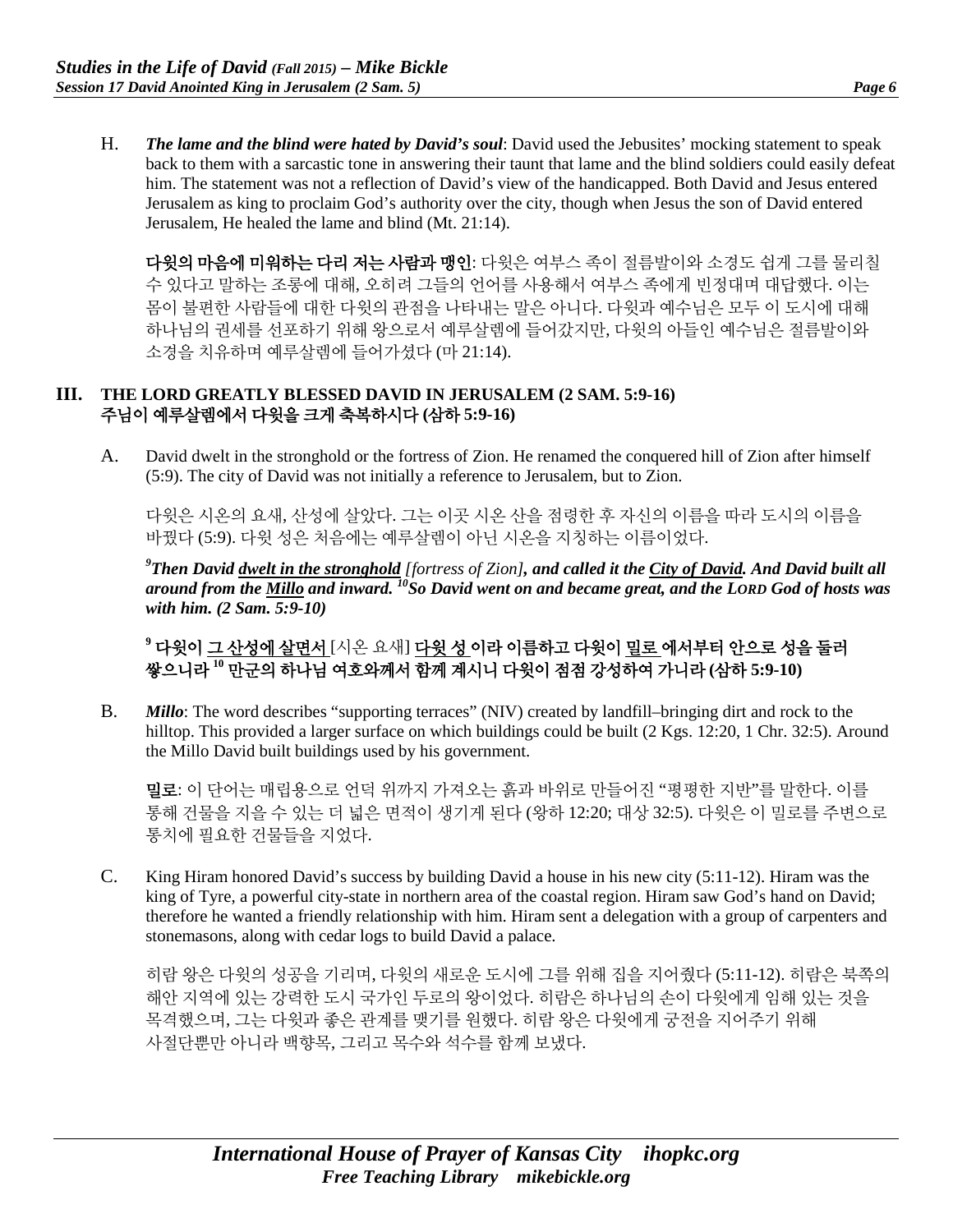*11Hiram king of Tyre sent messengers to David, and cedar trees, and carpenters and masons. And they built David a house. 12So David knew that the LORD had established him as king over Israel, and that He had exalted His kingdom for the sake of His people Israel. (2 Sam. 5:11-12)*

**<sup>11</sup>** 두로 왕 히람 이 다윗에게 사절들과 백향목과 목수와 석수를 보내매 그들이 다윗을 위하여 집을 지으니 **<sup>12</sup>** 다윗이 여호와께서 자기를 세우사 이스라엘 왕으로 삼으신 것과 그의 백성 이스라엘을 위하여 그 나라를 높이신 것을 알았더라 **(**삼하 **5:11-12)**

D. *David knew the Lord established him as king*: David knew that the Lord put him on the throne. He had acted righteously toward Saul and Ishbosheth and refused to establish himself as king. Thus he could rest without worrying about *keeping* his kingdom. Some work hard to establish their position yet live in anxiety over keeping it because they don't know if God gave it to them in the first place.

다윗이 여호와께서 자기를 세우사 이스라엘 왕으로 삼으신 것과: 다윗은 자신을 왕위에 두신 분인 주님이심을 알고 있었다. 그는 사울과 이스보셋에게 의롭게 대했으며, 스스로 자신을 왕으로 세우기를 거절했다. 따라서 그는 자신의 나라를 지키려고 염려하며 살 필요가 없었다. 어떤 이는 자신의 위치를 세우기 위해 열심히 일하지만, 이를 유지하기 위해 불안 가운데 사는데, 이는 그들이 무엇보다 이 자리를 하나님께서 그들에게 주신 것인지 알지 못하기 때문이다.

*27…"A man can receive nothing unless it has been given to him from heaven. (Jn. 3:27)*

## **<sup>27</sup>** 요한이 대답하여 이르되 만일 하늘에서 주신 바 아니면 사람이 아무 것도 받을 수 없느니라 **(**요 **3:27)**

#### **IV. DAVID DEFEATED THE PHILISTINES (2 SAM. 5:17-25)** 다윗이 블레셋을 물리치다 **(**삼하 **5:17-25)**

A. When the Philistines learned that Israel had anointed David as king, they attacked him twice (5:17-25). The Philistines brought down Saul's kingdom and were determined to do the same to David. The Valley of Rephaim was a canyon about one mile southwest of Jerusalem. David renamed the valley, calling it *Baal Perazim,* which literally means "the Lord of the breaking through."

블레셋 사람들은 이스라엘이 다윗을 왕으로 기름 부었다는 것을 알았을 때, 다윗을 두 번이나 공격했다 (5:17-25). 블레셋은 사울의 왕국을 무너뜨렸으며, 다윗에게도 동일한 일을 하기로 결심했다. 르바임 골짜기는 예루살렘에서 남서쪽으로 1 마일(1.6km) 정도 이어진 협곡이다. 다윗은 이 계곡의 이름을 "바알브라심"이라고 바꿨으며, 이는 문자적으로 "돌파하시는 하나님"을 의미한다.

*17… the Philistines heard that they had anointed David king over Israel…18The Philistines also went and deployed themselves in the Valley of Rephaim. 19So David inquired of the LORD, saying, "Shall I go up against the Philistines?"...The LORD said to David, "Go up, for I will doubtless deliver the Philistines into your hand"… 20David defeated them there; and he said, "The LORD has broken through my enemies before me, like a breakthrough of water." Therefore he called the name of that place Baal Perazim. (2 Sam. 5:17-20)*

**<sup>17</sup>** 이스라엘이 다윗에게 기름을 부어 이스라엘 왕으로 삼았다 함을 블레셋 사람들이 듣고 **… <sup>18</sup>** 블레셋 사람들이 이미 이르러 르바임 골짜기 에 가득한지라 **<sup>19</sup>** 다윗이 여호와께 여쭈어 이르되 내가 블레셋 사람에게로 올라가리이까 **…** 여호와께서 다윗에게 말씀하시되 올라가라 내가 반드시 블레셋 사람을 네 손에 넘기리라 하신지라 **<sup>20</sup>** 다윗이 바알브라심에 이르러 거기서 그들을 치고 다윗이 말하되 여호와께서 물을 흩음 같이 내 앞에서 내 대적을 흩으셨다 하므로 그 곳 이름을 바알브라심 이라 부르니라 **(**삼하 **5:17-20)**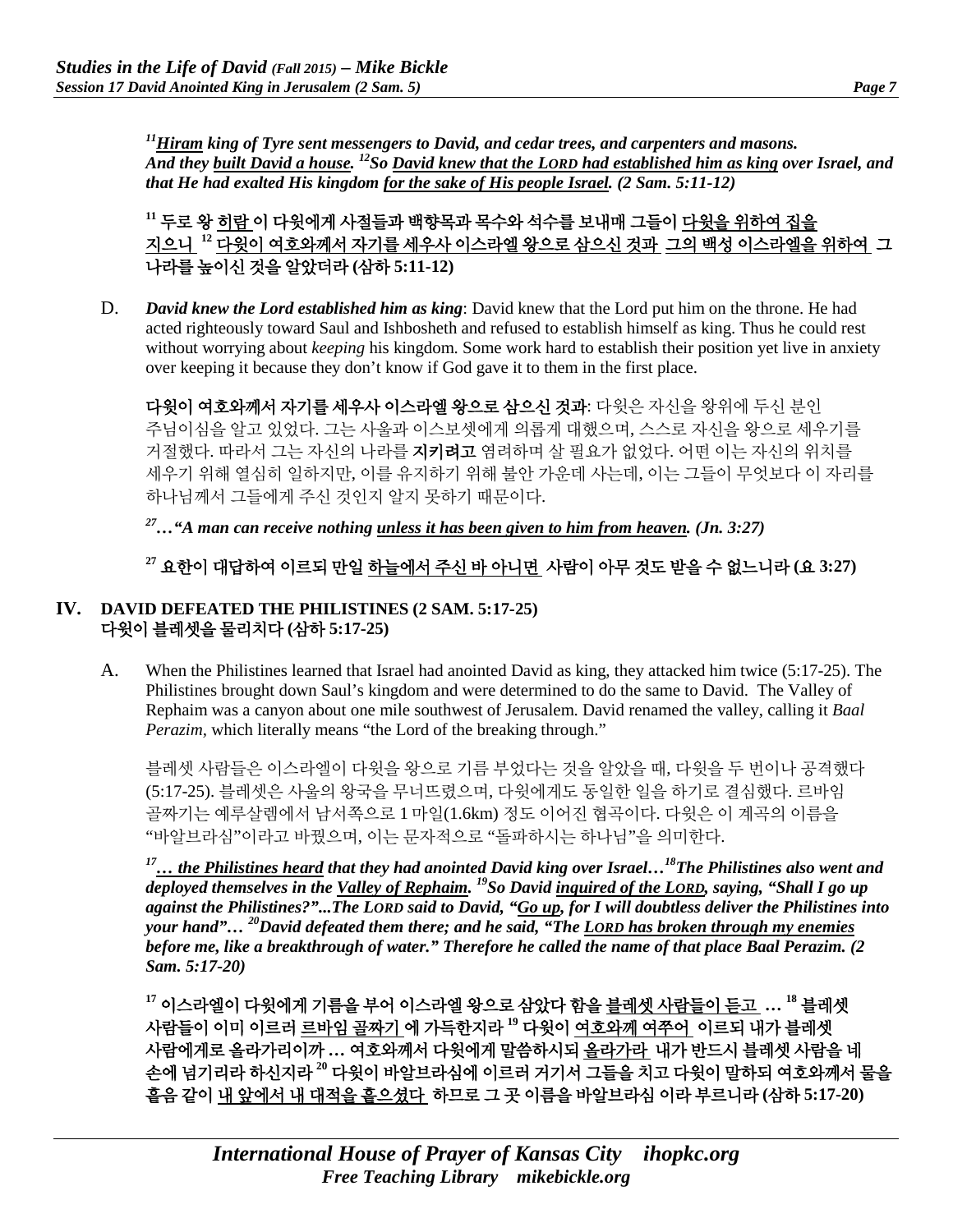B. The Philistines attacked a second time in the very same place (5:22-25).

블레셋은 동일한 장소를 두 번째로 공격했다 (5:22-25).

*22The Philistines went up once again…in the Valley of Rephaim. 23Therefore David inquired of the LORD, and He said, "You shall not go up; circle around behind them, and come upon them in front of the mulberry trees. 24And it shall be, when you hear the sound of marching in the tops of the mulberry trees, then you shall advance quickly. For then the LORD will go out before you to strike the camp of the Philistines." 25And David did so, as the LORD commanded him; and he drove back the Philistines from Geba [Gibeon] as far as Gezer. (2 Sam. 5:22-25)*

**<sup>22</sup>** 블레셋 사람들이 다시 올라와서 르바임 골짜기에 가득한지라 **<sup>23</sup>** 다윗이 여호와께 여쭈니 이르시되 올라가지 말고 그들 뒤로 돌아서 뽕나무 수풀 맞은편에서 그들을 기습하되 **<sup>24</sup>** 뽕나무 꼭대기에서 걸음 걷는 소리가 들리거든 곧 공격하라 그 때에 여호와가 너보다 앞서 나아가서 블레셋 군대를 치리라 하신지라 **<sup>25</sup>** 이에 다윗이 여호와의 명령대로 행하여 블레셋 사람을 쳐서 게바[기브온]에서 게셀까지 이르니라 **(**삼하 **5:22-25)**

C. The Lord gave David a tactic that involved the element of surprise when the Philistines retreated. Israel's army was to circle around behind the Philistines and hide behind the mulberry trees (5:23) and then attack them in front of the mulberry trees when the Lord struck their camp in the front.

주님은 블레셋이 물러갔을 때, 다윗에게 기습 작전이 포함된 전략을 주셨다. 이스라엘 군대는 블레셋의 뒤 쪽을 돌아서 뽕나무 수풀에 숨어서 (5:23), 주님이 그들 진영을 앞에서 치실 때 뽕나무 수풀 맞은 편에서 그들을 공격하면 되는 상황이었다.

1. Israel was to delay the attack until they heard the sound of marching in the tops of the trees (5:24). To the Philistines, it probably sounded as if a large army was attacking them so they fled in panic. It was a sign from the Lord that it was time to attack the fleeing Philistines.

이스라엘은 뽕나무 꼭대기에서 군대의 행진 소리가 들릴 때까지 공격을 하지 않고 기다려야 했다 (5:24). 이는 블레셋에게 있어서는 큰 군대가 자신들을 공격하는 듯한 소리로 인해 당황해서 달아나야 하는 상황이었다. 이는 또한 달아나는 블레셋을 공격할 때가 되었다고 알려주시는 주님의 싸인이었다.

2. The Lord had released a supernatural intervention through nature in a previous battle against the Philistines in the days when Samuel was judge (1 Sam. 7:10).

주님은 사무엘이 사사로 있을 때에 블레셋과의 전쟁에서 자연계 가운데 초자연적으로 개입하셨다 (삼상 7:10).

*10…the Philistines drew near to battle against Israel. But the LORD thundered with a loud thunder upon the Philistines that day, and so confused them that they were overcome before Israel. (1 Sam. 7:10)*

**<sup>10</sup>** 사무엘이 번제를 드릴 때에 블레셋 사람이 이스라엘과 싸우려고 가까이 오매 그 날에 여호와께서 블레셋 사람에게 큰 우레를 발하여 그들을 어지럽게 하시니 그들이 이스라엘 앞에 패한지라 **(**삼상 **7:10)**